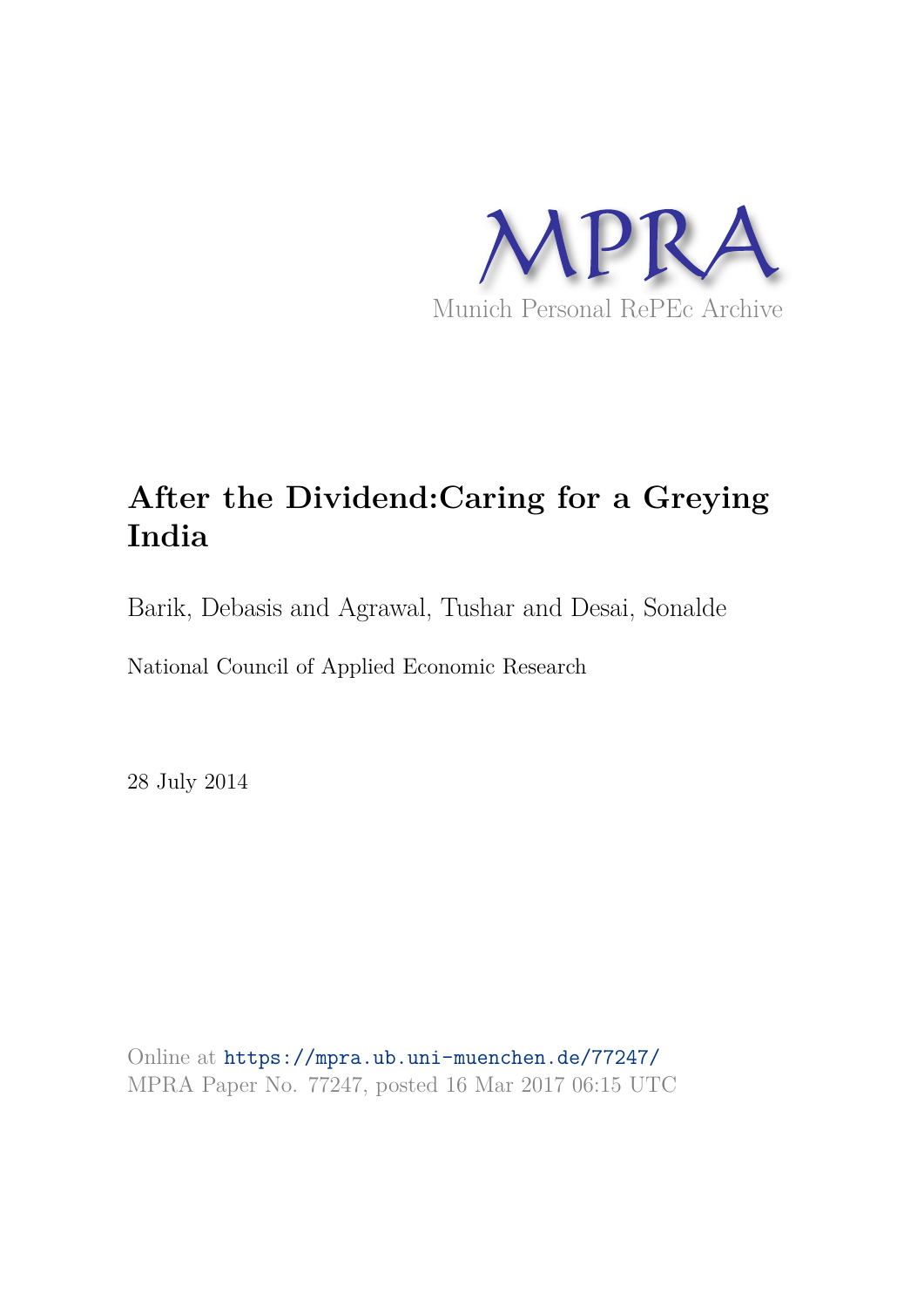# **After the Dividend: Caring for a Greying India**

**Debasis Barik Associate Fellow National Council of Applied Economic Research [dbarik@ncaer.org](mailto:dbarik@ncaer.org)**

**Tushar Agrawal Associate Fellow National Council of Applied Economic Research [tagrawal@ncaer.org](mailto:tagrawal@ncaer.org)**

**Sonalde Desai Professor of Sociology, University of Maryland College Park And Senior Fellow, National Council of Applied Economic Research [Sonalde.desai@gmail.com](mailto:Sonalde.desai@gmail.com)**

July 26, 2014

India Human Development Survey was funded by grants *R01HD041455* and *R01HD061048* from the US National Institutes of Health and a supplementary grant from the Ford Foundation. Data analysis was the funded by the UK government as part of its *Knowledge Partnership Programme* (KPP). We gratefully acknowledge inputs from Prof. Reeve Vanneman and Prof. Amaresh Dubey and participants in a roundtable on 'Caring for the Elderly in India: Challenges for a Society in Transition' at NCAER (New Delhi).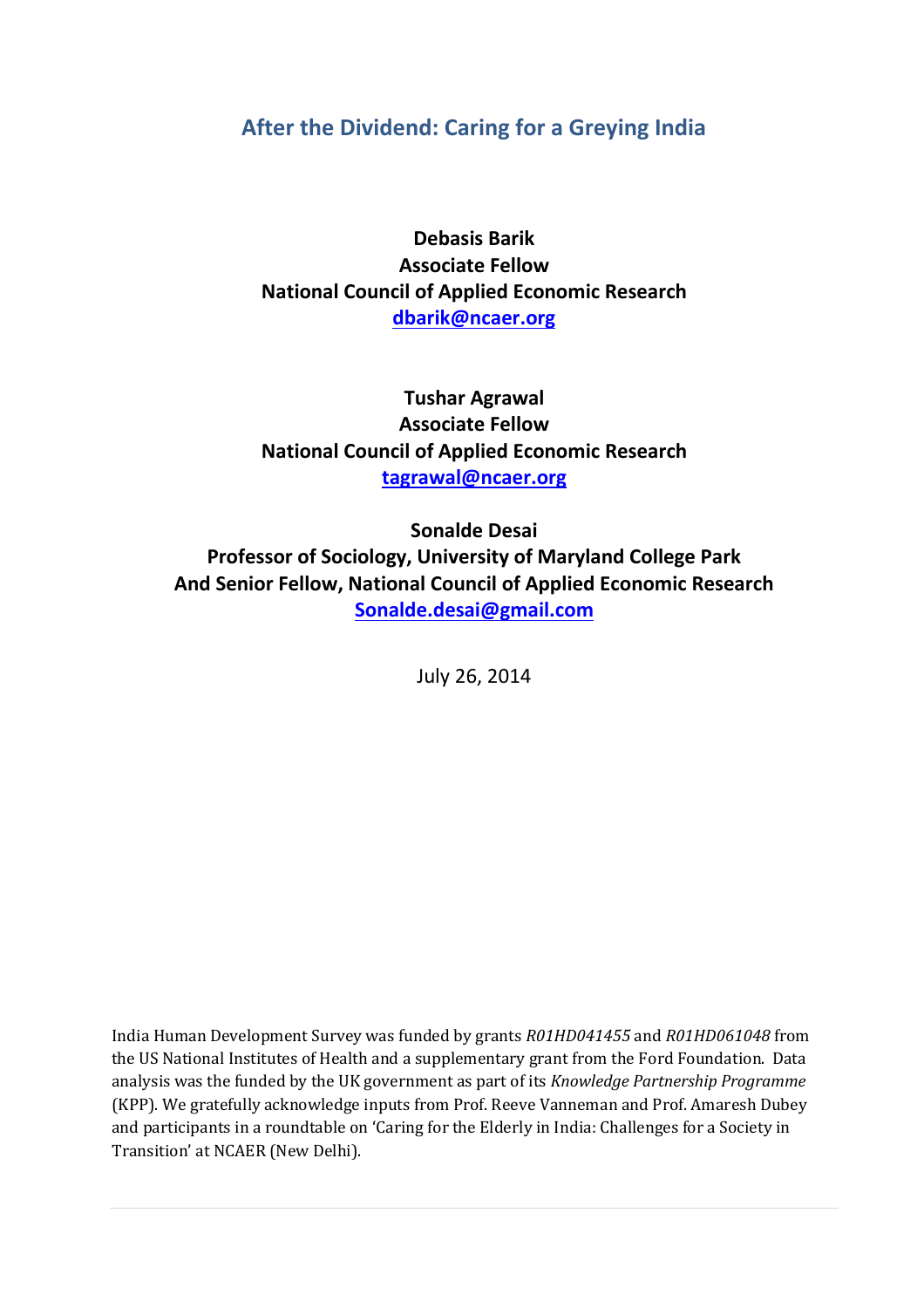#### **After the Dividend: Caring for a Greying India**

National euphoria about reaping the demographic dividend has blinded us to the drama that is unfolding almost out of our sights, slow ageing of the Indian society. As we race towards a demographic future in which the elderly form a larger and larger part of population distribution, India is also experiencing transformation in its economic and social life. Below we take stock of some of these changes and identify policy challenges lurking on the horizon.

In 1991, Indian population contained 57 million elderly; this population has now doubled to 104 million (Census of India 2011). Much of this increase is due to overall population increase but fertility decline has contributed to increase the proportion of the elderly in the Indian population from 6.6% in 1991 to 8.6% in 2011 (Census of India 2011). However, ageing in India is not uniform across states (Figure 1). States that began fertility decline early, have a higher proportion of the elderly than states that still show moderate to high fertility.

#### [Insert Figure 1 here]

 According to Census 2011, the proportion of elderly in most of the states falls within the range of 7 to 10%. Only Kerala is at the high end. One in every eight persons in Kerala is over 60. Some other states such as Tamil Nadu, Punjab and Himachal Pradesh are also closely following the same path. Since proportion of elderly in any society is dwarfed by proportion of children until replacement level fertility is achieved, the proportion of elderly is smaller – about 7% - in high fertility states like Uttar Pradesh, Bihar and Madhya Pradesh but as these states experience fertility transition, they will also face the burden of an ageing population.

 While the demographic scenario is propelling us towards inevitable ageing over the next fifty years, social transformation already under way is shifting the fundamental props of elderly support.

#### **Income and Consumption across the Life Cycle**

Figure 2, drawn from the research on the spread of income and consumption across the lifecycle documents two striking patterns (Lee and Mason 2011): (1) In any given country, the young and the old tend to consume more than they produce; (2) When we compare across countries, although there are some differences between the rich and the poor countries in age-specific consumption and income patterns, the most striking divergence appears in consumption at the old age.

[Insert Figure 2 here]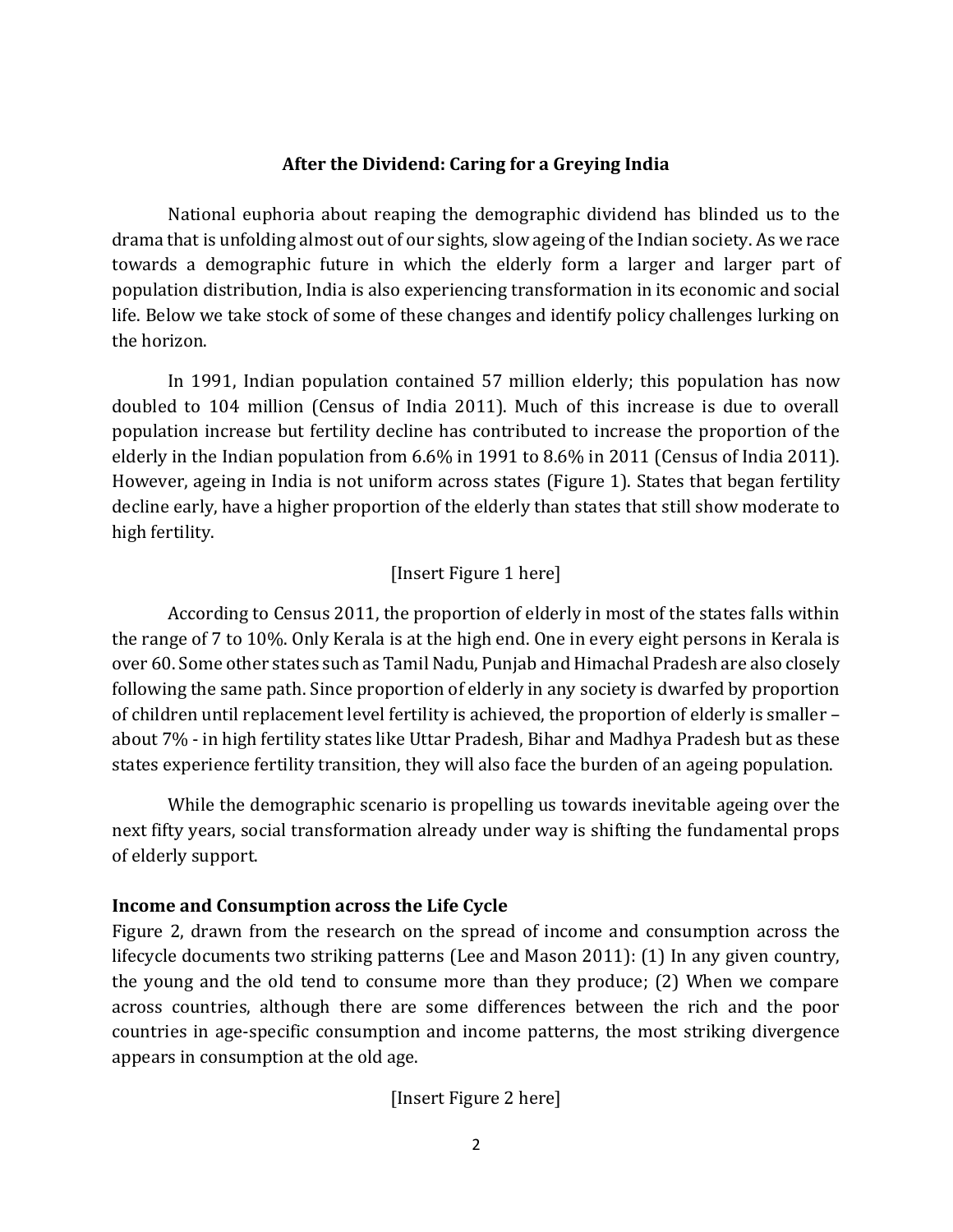*Comparison over the life course*: In the early phase of demographic transition, the aggregate economic life cycle is dominated by the large life cycle deficit (consumption minus production) of the young. The net deficit in early ages is mainly due to the cost related to rearing of the children, and investment on education and skill building activities. This leads to a higher consumption in the absence of any income during these days. Over the course of the demographic transition, population's age and the life cycle deficit of the old become increasingly important. The deficit in the later ages is associated with a higher consumption due to high treatment cost of late life chronic morbidities and lower productivity.

*Comparison across countries*: Though the life cycle levels of income differ substantially between the rich and the poor nations, the patterns seem similar. However, when it comes to consumption, a huge difference can be observed between the rich countries like the US, Japan, Finland and Sweden and the poor countries like India, Indonesia, Philippines and Kenya (Figure 2). The increasingly higher consumption level in the later ages in the rich countries occurs due to health care costs and higher standard of living. The relatively low and downward sloping consumption curve on the poor countries reflects the lower ability to pay, mainly due to informal nature of work and absence of pension, lower accumulation of assets and negligible amount of support from the government. However, as health transition continues apace, the expenditure during old ages is likely to increase for the poor countries as well.

Thus, we must plan for a slowly ageing population where health care expenditure will inevitably rise with growing burden of Non Communicable Diseases (NCD) like cancer, diabetes and heart conditions that require expensive laboratory testing, continued care and monitoring and frequent hospitalisations. While this has been recognized in the policy discourse (Planning Commission 2011), little attention has been directed at the fact that source of income and nature of financial support for the elderly are also changing. Below we consider the importance of the three pillars of support for the elderly – own work and savings, help from extended family and support from the government. Looking at the trends between 2004-05 and 2011-12, we find that each of these three pillars is undergoing substantial changes and is likely to affect the wellbeing of the coming generations of older Indians.

#### **Data**

We document changes in elderly support structure using two rounds of the India Human Development Survey (IHDS), conducted by the National Council of Applied Economic Research (NCAER), New Delhi and the University of Maryland. The first round of the survey was conducted during 2004-05 and the second, during 2011-12. IHDS is a multi-topic panel survey enumerating more than 200,000 individuals from about 42,000 households. It is a nationally representative survey which covers 33 states and union territories of India. The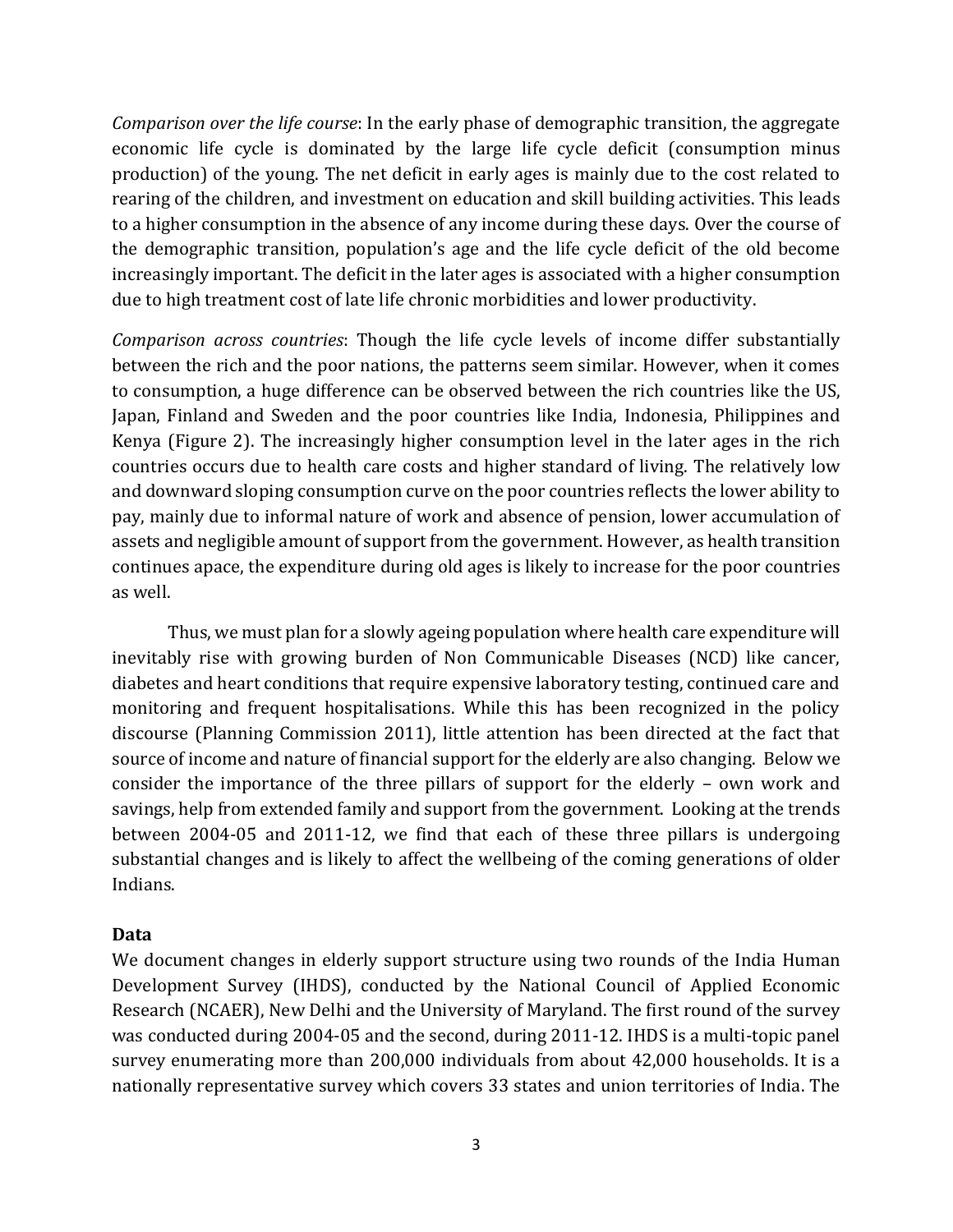data collected through the survey appears to be of high quality and at par with other national level surveys like the National Sample Surveys and the National Family Health Surveys.

The period covering the two rounds of the survey has been an important phase of the Indian economy since during this period various flagship programmes like the National Rural Employment Guarantee Act, National Rural Health Mission, Janani Suraksha Yojana and the Right to Education Act were initiated by the central government and many other programs like National Old Age Pension Scheme were expanded substantially.

The IHDS collects information on various factors related to the well-being of the older population such as living arrangements, health conditions and health care expenditure, participation in productive work (whether paid or unpaid), and their participation in government sponsored pension programmes etc. In addition, IHDS is unique in that it allows us to capture the intergenerational transfers of income and assets among household members.

The second round of the survey has a sample of 21922 elderly (aged 60 or above) out of which around 68% are from rural areas and 32% from urban areas. The recent round has around 4000 more elderly than in the previous round. However, due to the ageing of the original sample, the IHDS sample contains a slightly higher proportion of elderly than the national census. For example, the percentage of elderly recorded in IHDS 2011-12 was 10.8%, which is about 2.2 percentage points higher than the recent Census 2011 figures.

#### **Economic Security of Elderly in India**

Unlike developed countries, with the exception of formal sector workers, few elderly see their later years as a time of retirement that allows them time to enjoy leisure with family, friends and relatives. Given the nature of work, elderly people do during the early years of life, and the lack of savings mechanism and pension system, a majority of elderly in India continues work beyond the legal retirement age for formal sector workers. When they are unable to work, they are usually dependent on the familial transfers in the absence of a sound government support system.

In any society, the economic security of the older population is based on three main sources: (1) Own income and savings; (2) Support from the extended family, particularly children; and (3) Support from the state. Below we examine trends in each of these.

(1) **Work and income as a source of old age income security**: When we think of the sources of economic support for the elderly, it is important to recognize that own income and assets consist the largest proportion of income security for the elderly (Figure 3). A large proportion of the elderly households depends on income comes from salaried or wage work; about 87% of the households receive any income from agricultural/business/wage work. Close to 29% of the elderly lives in households which receive income from pensions, interest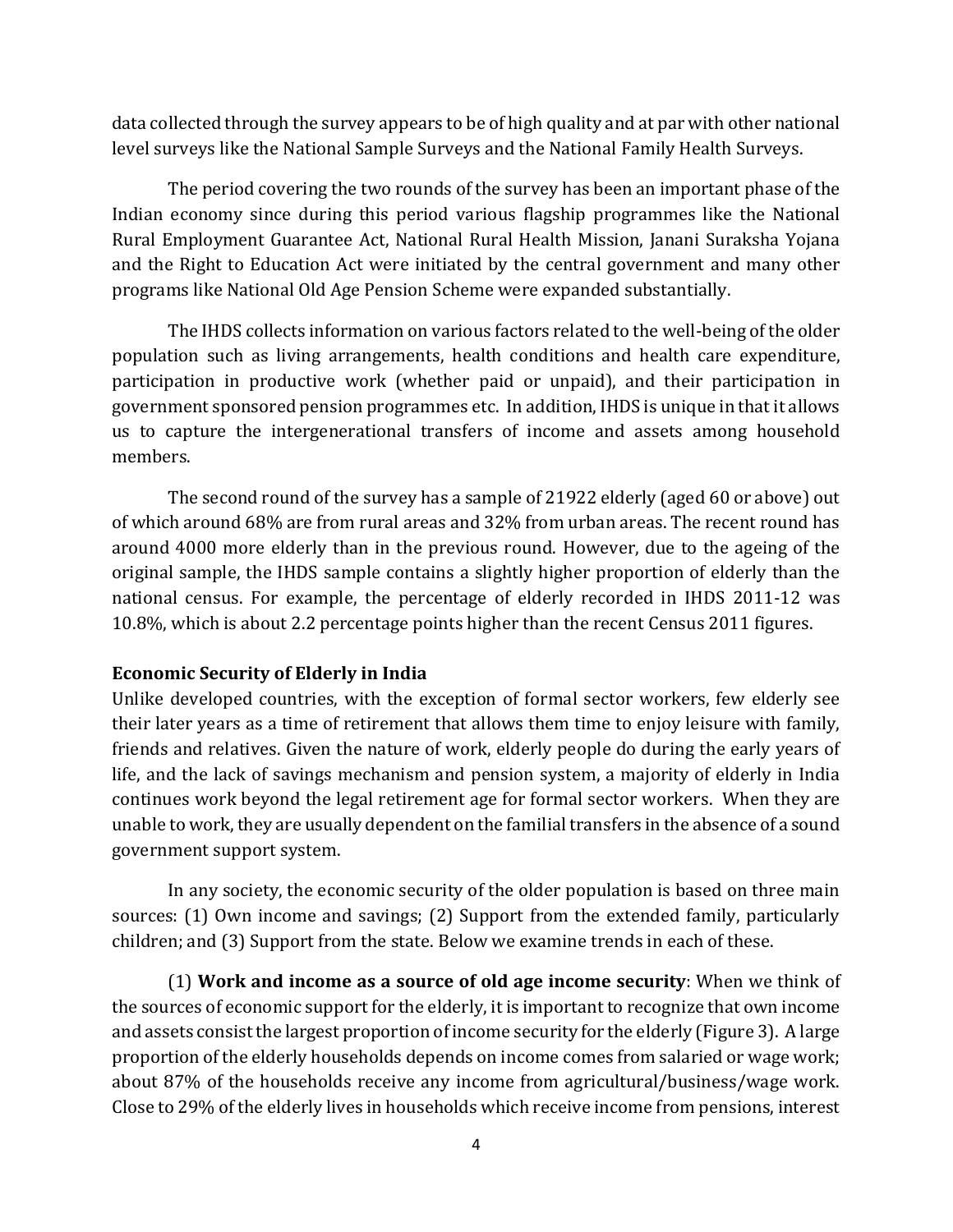income and renting property. This also includes rent or crops received for leasing out farmland. These numbers are not surprising since only formal sector workers have access to some form of pension. A large number of workers who are self-employed in family businesses, farming, or in manual labour at daily wages, do not have this benefit, and their continued employment is mainly driven by lack of alternative income in the form of pensions. Income from property and pension are highest among the better-off segment of population namely educated, affluent income class, high caste Hindu/other religion and those reside in urban areas.

#### [Insert Figure 3 here]

A significant proportion of the older population in India is economically active. These include salaried or business work, cultivation, farm and non-farm labour, and animal care. Nevertheless, the nature of work done by the elderly varies by age, sex and place of residence. About 61% of the older male population in rural areas continues to engage in some economically productive work compared to 31% of their female counterpart (Table 1). In contrast, the elderly in urban areas are less likely to work in their later life. Low rate of labour force participation in urban areas is not surprising since women's work participation rate (for all age group) in urban areas is lower than in the rural areas. Women (25%) are less likely to work than men (55%) in old ages.

#### [Insert Table 1 here]

Labour force participation among elderly men and women declines with age as one can expect. The rural elderly are mostly engaged in cultivation and farm related activities including animal care. On the other hand, most of the urban elderly are engaged in family business and salaried activities. A significant share of the elderly in both rural and urban areas is engaged in non-farm activities. In rural areas, salaried work among elderly men and women is almost negligible. Formal sector work imposes much greater entry and exit regulations than work that is family based, such as work on family farms and in family businesses (Desai et al. 2010).

An interesting finding is that there is a substantial increase in non-farm employment in rural areas for both men and women between 2004-05 and 2011-12 (Table 1). This could be attributed to the Mahatma Gandhi National Rural Employment Guarantee Act (MGNREGA). It is possible that many households choose the older members to work in MGNREGA while younger members work in more labour intensive work (Joshi et al. 2014).

(2) **Family and remittances:** Family is considered to be the ultimate source of economic, social and emotional support during old age in a society. With the exception of a few areas like Meghalaya and parts of Karnataka and Kerala, India remains a mostly patrilineal society in which sons are expected to take care of their parents. This reciprocal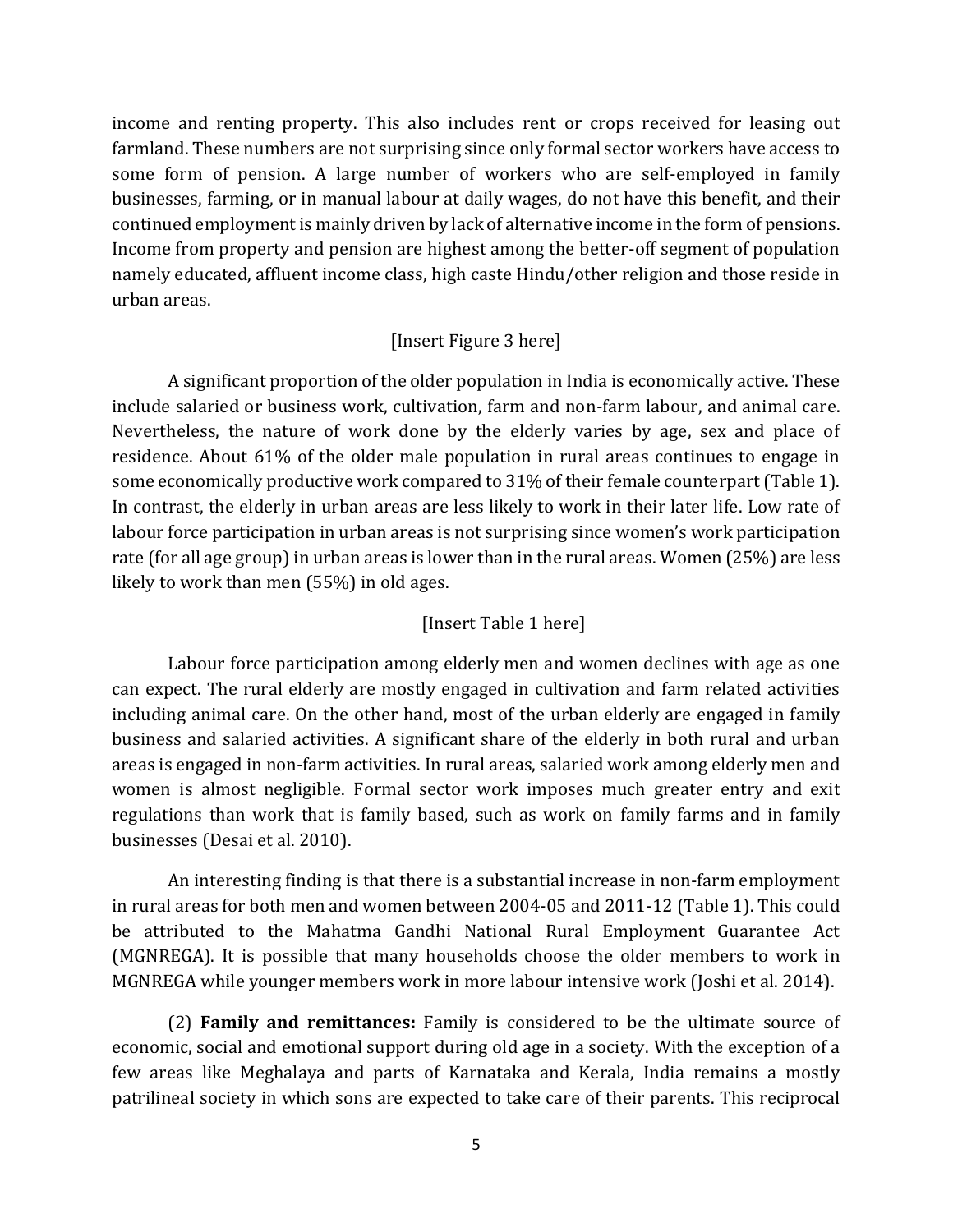obligation is bolstered by the fact that in spite of legal reforms, sons continue to inherit parental property, particularly the agricultural land and family residence and in return continue to live with their parents. This tradition is also often held responsible for the strong son preference in India. However, with the gradual decline of employment in the traditional sectors (like agriculture), opening up of new jobs in global settings, and growing individualism, it is often argued that the multigenerational family system is under increasing stress. IHDS finds some support for these expectations and reports five percentage points decline in the elderly co-residence during the last seven years.

Nevertheless, most elderly persons (72%) continue to live with their children and other family members (Table 2). Only 19% men and 16% women live either alone or with their spouse, the remainder live with children or other family members. The younger elderly often take care of their single and dependent children. But at a later stage in life, co-residence involves living with married sons and their wives. 66% of the elderly men and 77% of the elderly women lives with married children or other members of the family. Living in joint family during old ages is quite common among the richer households and in households with nominal education. Again, elderly in the higher age groups are more likely to be in the joint family than the young elderly, perhaps due to decline in health.

#### [Insert Table 2 here]

It is important to note that men and women face aging differently. The recent round of the data shows that among elderly while 57% women are widows only 17% men are widowers. The longer life expectancy of women, on an average, and the normative age gap between husband and wife make widowhood more likely for women than for men. This also accounts for the fact that more women live with their married children than women.

Declining co-residence (about 6% percentage point between 2004-5 and 2011-12) does appear to be a harbinger of doom for the Indian extended family. Children continue to provide financial support for their parents even when they do not co-reside. About 18% of the elderly households received any income from remittances in 2011-12, up by 7% in 2004- 5. Remittances seem more likely for couples or single individuals whose children live elsewhere. When the elderly live with family members, they receive help via co-residence and do not receive monetary transfers (Desai et al. 2010).

Nonetheless, remittances do not replace co-residence in ensuring incomes of the elderly households. We find that though the proportion of households receive any income from remittances has gone up significantly during the last seven years (Figure 3), the amount received from remittances has remained more or less the same (Rs. 40651 in 2011-12 compared to Rs. 36332 in 2004-5) (Table 3). At the population level, the total amount received from remittances is Rs. 7,158.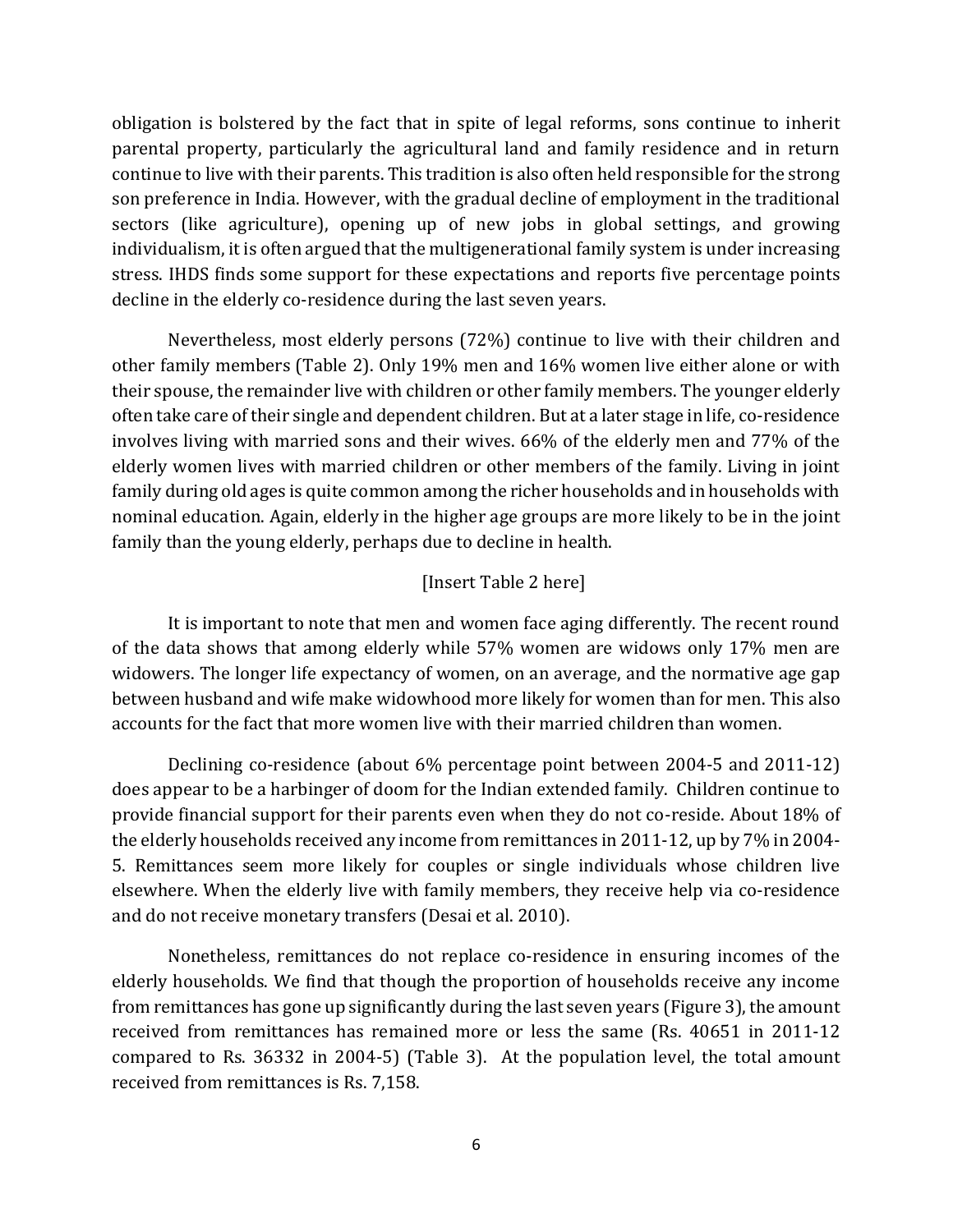#### (Insert Table 3 here)

(3) **Public Transfer Schemes**: Though evidence suggests that work and family are the major supports for the elderly, the government sponsored safety net programs also play a little role in it. India has a social safety net program, National Social Assistance Scheme (NSAP) that has functioned since 1995 and the National Old Age Pension Scheme (NOAPS) is an integral part of it since the inception. Under the NOAPS, a central contribution of Rs. 75/month was given to the destitute elderly aged 65 years or above. States supplement this, although the amount state supplement varies between states. Over time, the coverage, the criterion of destitution and pension amount has changed with the change in its jargon. The Indira Gandhi National Old Age Pension Scheme (IGNOAPS) provides support to the elderly of age 60 years or above who belong to a BPL household. The pension amount by the central has increased to Rs. 200/month up to age 79 years and Rs. 500/month to the oldest old (age 80 years or over). Eligible elderly also receive 10 kilograms of food grains per month with no cost through Annapurna Yojana.

The role of public transfers in elderly households has grown sharply in recent years. The recent round of the IHDS shows that 42% per cent elderly households receives any government benefits such as old age pension, widowhood pension, disability pension etc., up from 17% in 2004-5 (Figure 3). Increasing proportion of elderly receiving income from IGNOAPS -- 7% vs. 18% -- plays an important role. In recent years eligibility for IGNOAPS has changed from 65 years to 60 years and greater efforts have been made to enroll eligible beneficiaries. Most government schemes appear to be targeted towards the vulnerable sections of the society; rural residents, females, Dalits and Adivasis are more likely to receive government assistance. However, payments through these schemes are only modest in size. For households that receive transfers, annual benefit is Rs. 4965 on average; for population as a whole it is Rs. 2102 per year.

#### **Caring for the Elderly in a Changing World**

Over the last two decades, several states of India have achieved Total Fertility Rates below 2.1 (known as below replacement fertility). Even the most populous states like Uttar Pradesh and Bihar are also showing a rapid decline in fertility rate, which eventually leads the Indian society towards its ageing phase. However, declining fertility is also associated with declining co-residence and declining proportion of working age adults per elderly household. In IHDS data, average number of working adults of ages 15-59 have declined from 2.9 in 2004-5 to 2.5 in 2011-12. This declining in workers per household coupled with declining co-residence suggests a need to rethink our reliance on extended family for economic and social support of the elderly.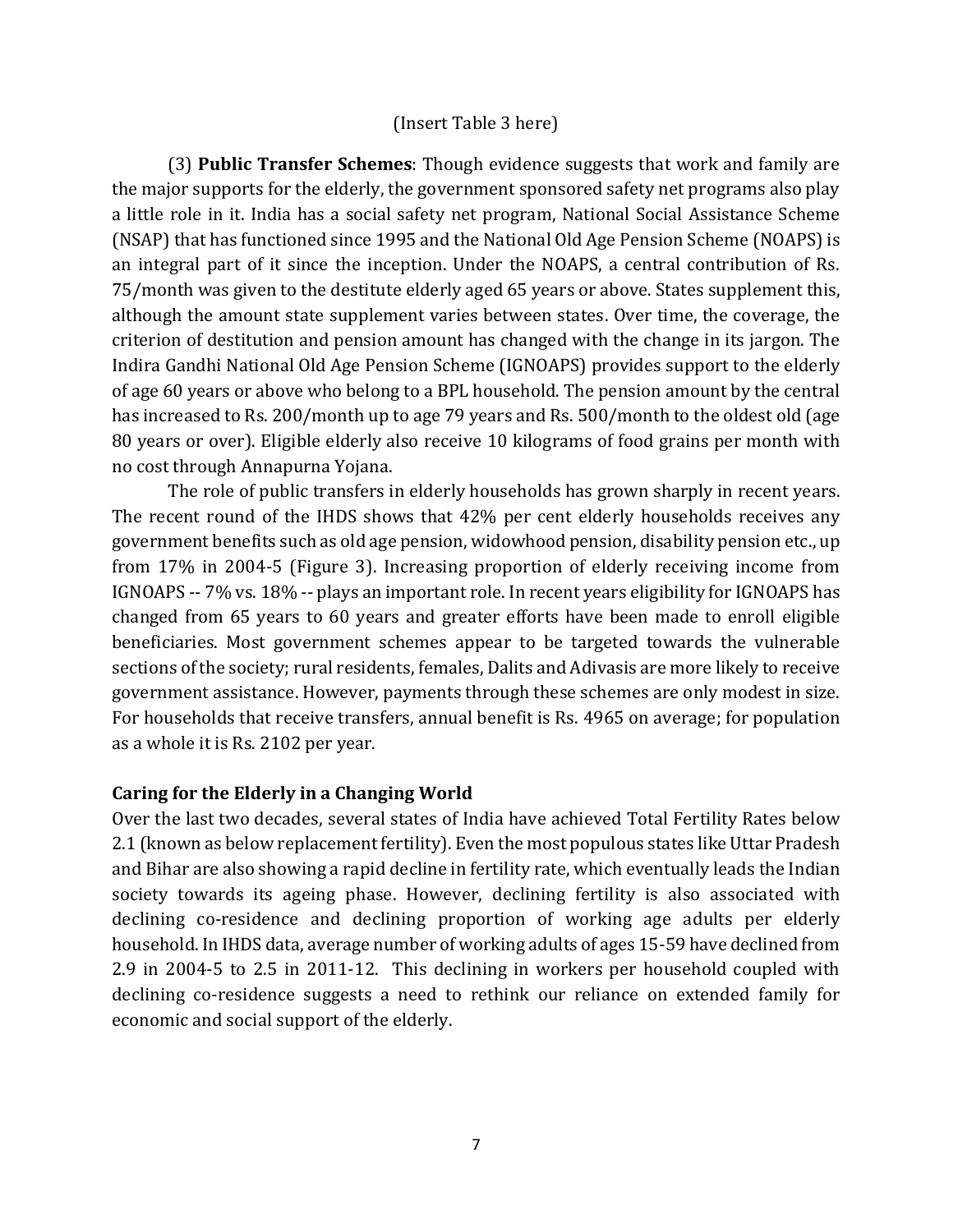Each of the three pillars of economic support in the old age – work and personal savings, extended family and state – must be prepared for increasing demands in the decades to come. Below we outline some of the issues that deserve consideration.

(1) **Work and Savings:** With some exceptions, retirement ages around the world have been rising (Lee and Mason 2011). Even in India, retirement age in some sectors such as universities have risen. We may want to think about increasing retirement ages in formal sector jobs. Economic growth and labour shortages in some sectors provide us with an opportunity to do so. More importantly, we may also need to create vehicles for increased private savings and investment. A variety of schemes are currently available to the middle classes but safe and accessible methods of savings are often not available to the poor who must deposit small amounts and are often not financially sophisticated. Current discussion on financial inclusion should be expanded to include micro-savings. Improving financial inclusion will also aid the elderly households in receiving remittances from family members living elsewhere, a growing source of income as documented above.

Moreover, present inheritance laws and laws governing agricultural property make it difficult for the elderly to sell or borrow against property. Simplification of these laws and regulations and reduction of black money component from real estate transaction may make it easier for the older population to self-finance their old age.

(2) **Learning to Live with Declining Familial Support:** With declining fertility and increasing migration, the decline in extended families we have observed between 2004-5 and 2011-12 is simply the tip of the iceberg. We should expect more and more elderly individuals to live alone or with their spouses. In addition to day-to-day care, it may also affect their ability to obtain health care. Thus, as we develop health systems for diagnosis and treatment of ailments of older ages, particularly for non-communicable diseases like diabetes and heart diseases, we may need to think about the fact that many elderly patients will not have family members available to help them in negotiating access to health care.

(3) **Developing Infrastructure for Public Transfers:** While it seems unfeasible that India can provide substantial income support to all elderly via a social pension program, we can draw substantial lessons from the experience of other countries. Few countries have set up social security programs overnight. Development of social pension programs requires both building political support for these programs and developing administrative capacity. Thus, it may make sense to start with a universal program of modest pensions. Even now, a large number of elderly households receive transfer payments of some kind. For example, the IHDS data suggest that 42% of the elderly households receive modest transfers. Instead of a complex web of schemes such as Annapurna Yojana, IGNOAPS and income tax benefit schemes, it may make sense to consider a universal modest social pension program that benefits all elderly. This will form the backbone of a social security program as income of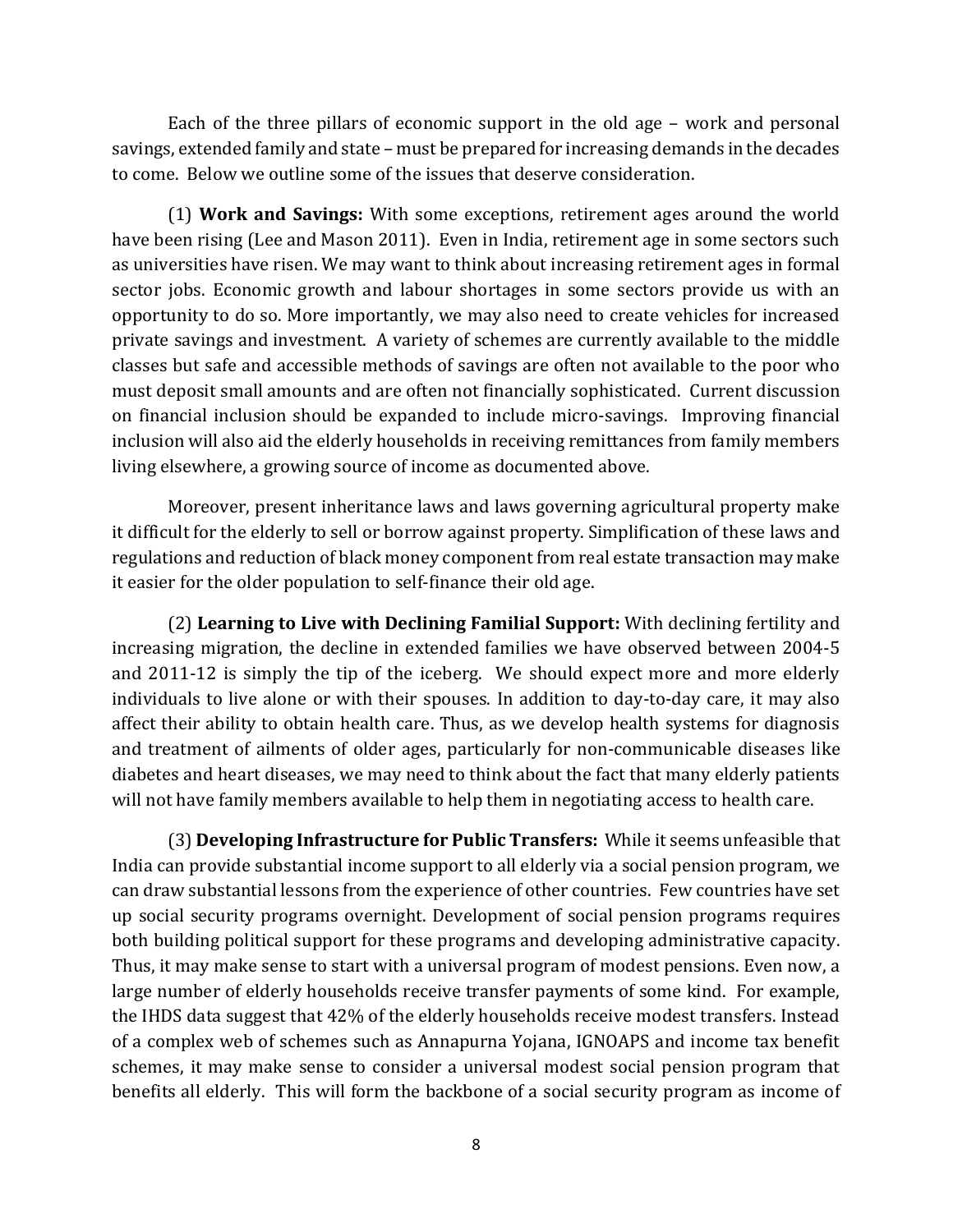the country grows and we seek to provide greater income security for the elderly. However, developing efficient transfer mechanisms via Direct Benefits Transfer or some other distribution channel will be essential in order to reduce corruption and leakage.

# **References**

Census of India (2011): 'Census Provisional Population Totals'. The Registrar General & Census Commissioner, India. Retrieved 14 February 2013.

Desai, S B, A. Dubey, B L Joshi, M Sen, A Shariff, and R Vanneman (2010): 'Human Development in India: Challenges for a Society in Transition'. Oxford University, New Delhi.

Joshi, O, S Desai, R Vanneman and A Dubey (2014): 'MGNREGA: The Employer of the Last Resort?' Paper presented at the Conference on 'The MGNREGA in India: Taking Stock, Looking Ahead' on March 26-28, 2014 at Indira Gandhi Institute of Development Research, Mumbai.

Lee, R and A Mason (2011): 'Lifecycles, support systems, and generational flows: patterns and change'. In Lee, R., and A. Mason, eds. Population Aging and the Generational Economy: A Global Perspective. Cheltenham, UK: Edward Elgar.

Planning Commission (2011): 'High Level Expert Group Report on Universal Health Coverage for India'. [http://planningcommission.nic.in/reports/genrep/rep\\_uhc0812.pdf](http://planningcommission.nic.in/reports/genrep/rep_uhc0812.pdf)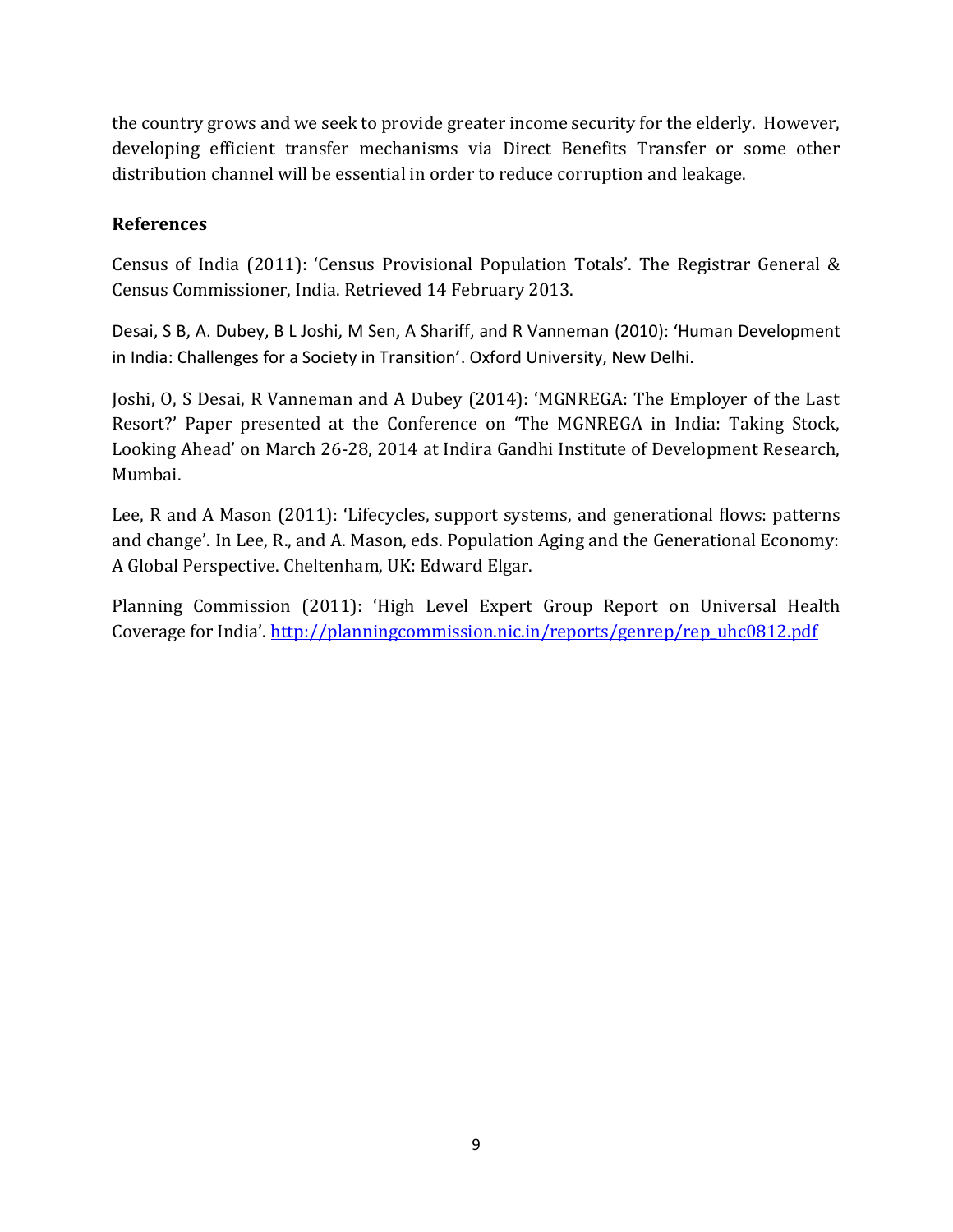#### **Tables**

|                    |               |                 | 2004-05       |                 | 2011-12       |                 |               |                 |  |
|--------------------|---------------|-----------------|---------------|-----------------|---------------|-----------------|---------------|-----------------|--|
| Kind of Employment | Rural<br>Male | Rural<br>Female | Urban<br>Male | Urban<br>Female | Rural<br>Male | Rural<br>Female | Urban<br>Male | Urban<br>Female |  |
| Salaried           | 3.00          | 0.70            | 8.60          | 2.30            | 2.80          | 0.80            | 8.90          | 2.90            |  |
| <b>Business</b>    | 6.60          | 1.50            | 14.20         | 1.80            | 6.80          | 2.30            | 15.10         | 2.80            |  |
| Cultivation        | 31.40         | 10.40           | 3.40          | 0.80            | 36.40         | 13.10           | 3.90          | 0.90            |  |
| Farm labour        | 11.50         | 5.80            | 3.10          | 1.10            | 12.30         | 7.30            | 2.60          | 1.10            |  |
| Non-farm labour    | 5.80          | 1.20            | 6.80          | 1.90            | 14.50         | 5.60            | 8.30          | 2.60            |  |
| Animal Care        | 35.30         | 20.80           | 4.70          | 3.10            | 27.30         | 15.50           | 4.30          | 3.70            |  |
| Doing any work     | 60.70         | 31.20           | 36.90         | 10.10           | 60.90         | 31.10           | 39.30         | 12.50           |  |

# **Table 1: Labour force participation rate and type of activities (in %) among men and women ages 60 and above in India, 2004-12.**

Source: Authors' calculations based on IHDS 2004-05 and 2011-12.

#### **Table 2: Living arrangements (in %) of men and women ages 60 and above in India, 2004-12.**

|                              |         | Men     | Women   |         |  |  |
|------------------------------|---------|---------|---------|---------|--|--|
| <b>Family Type</b>           | 2004-05 | 2011-12 | 2004-05 | 2011-12 |  |  |
| Single                       | 1.11    | 2.02    | 3.82    | 5.78    |  |  |
| Couple                       | 12.24   | 17.02   | 7.33    | 10.18   |  |  |
| With Unmarried Children      | 15.81   | 14.88   | 5.73    | 6.76    |  |  |
| With Married Children/Others | 70.84   | 66.08   | 83.12   | 77.28   |  |  |

Source: Authors' calculations based on IHDS 2004-05 and 2011-12.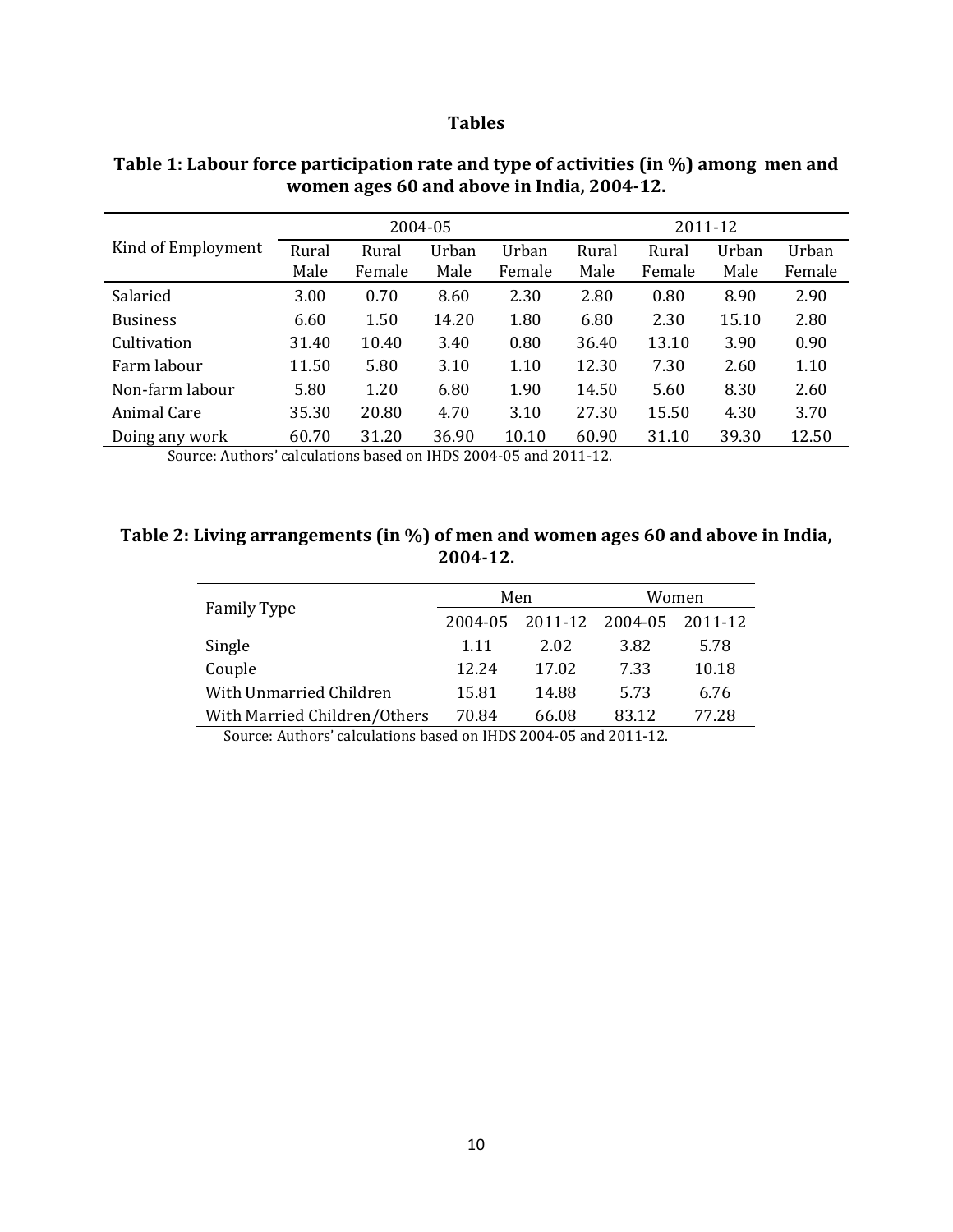|           | Percent Households with Any Income From |                      |             |                               | Average Annual Income (in Rs.) |                      |             |                               |                     |                      |             |                               |
|-----------|-----------------------------------------|----------------------|-------------|-------------------------------|--------------------------------|----------------------|-------------|-------------------------------|---------------------|----------------------|-------------|-------------------------------|
|           |                                         |                      |             |                               | In Households with Elderly     |                      |             |                               | In Whole Population |                      |             |                               |
|           | Agr./Bus./<br>Wage                      | Property<br>Pensions | Remittances | Government<br><b>Benefits</b> | Agr./Bus./<br>Wage             | Property<br>Pensions | Remittances | Government<br><b>Benefits</b> | Agr./Bus./<br>Wage  | Property<br>Pensions | Remittances | Government<br><b>Benefits</b> |
|           | 2004-05                                 |                      |             |                               |                                |                      |             |                               |                     |                      |             |                               |
| All India | 89.4                                    | 25.9                 | 10.7        | 17.1                          | 93638                          | 49440                | 36332       | 3267                          | 83400               | 12138                | 3904        | 559                           |
| Gender    |                                         |                      |             |                               |                                |                      |             |                               |                     |                      |             |                               |
| Male      | 89.8                                    | 27.4                 | 10.4        | 14.7                          | 93734                          | 52365                | 36417       | 3316                          | 83921               | 13699                | 3769        | 489                           |
| Female    | 88.9                                    | 24.3                 | 11.1        | 19.5                          | 93539                          | 46059                | 36251       | 3229                          | 82867               | 10541                | 4041        | 631                           |
| Age       |                                         |                      |             |                               |                                |                      |             |                               |                     |                      |             |                               |
| 60-9      | 90.4                                    | 25.5                 | 10.6        | 15.8                          | 91104                          | 51256                | 34026       | 3186                          | 82134               | 12467                | 3612        | 503                           |
| $70-9$    | 88.2                                    | 25.1                 | 10.9        | 19.3                          | 97482                          | 49032                | 36884       | 3186                          | 85704               | 11556                | 4011        | 614                           |
| $80+$     | 86.0                                    | 30.4                 | 11.2        | 19.2                          | 99186                          | 40980                | 48326       | 3900                          | 84850               | 11720                | 5404        | 749                           |
| 2011-12   |                                         |                      |             |                               |                                |                      |             |                               |                     |                      |             |                               |
| All India | 86.5                                    | 29.3                 | 17.6        | 42.3                          | 115962                         | 67379                | 40651       | 4965                          | 99731               | 19745                | 7158        | 2102                          |
| Gender    |                                         |                      |             |                               |                                |                      |             |                               |                     |                      |             |                               |
| Male      | 87.1                                    | 30.2                 | 18.0        | 38.3                          | 119884                         | 74001                | 41179       | 5284                          | 103759              | 22383                | 7417        | 2022                          |
| Female    | 85.9                                    | 28.4                 | 17.2        | 46.2                          | 112215                         | 60736                | 40131       | 4716                          | 95936               | 17259                | 6914        | 2177                          |
| Age       |                                         |                      |             |                               |                                |                      |             |                               |                     |                      |             |                               |
| 60-9      | 88.4                                    | 28.0                 | 17.6        | 39.7                          | 112489                         | 69097                | 40864       | 5060                          | 98814               | 19354                | 7196        | 2010                          |
| 70-9      | 83.6                                    | 32.0                 | 17.4        | 45.9                          | 119707                         | 66288                | 38413       | 4896                          | 99517               | 21206                | 6689        | 2246                          |
| $80+$     | 83.7                                    | 29.5                 | 18.1        | 47.3                          | 125841                         | 61827                | 44771       | 4714                          | 104965              | 18240                | 8093        | 2227                          |

# **Table 3: Sources of income of the households with elderly member, 2004-12.**

Source: Authors' calculations based on IHDS 2004-05 and 2011-12.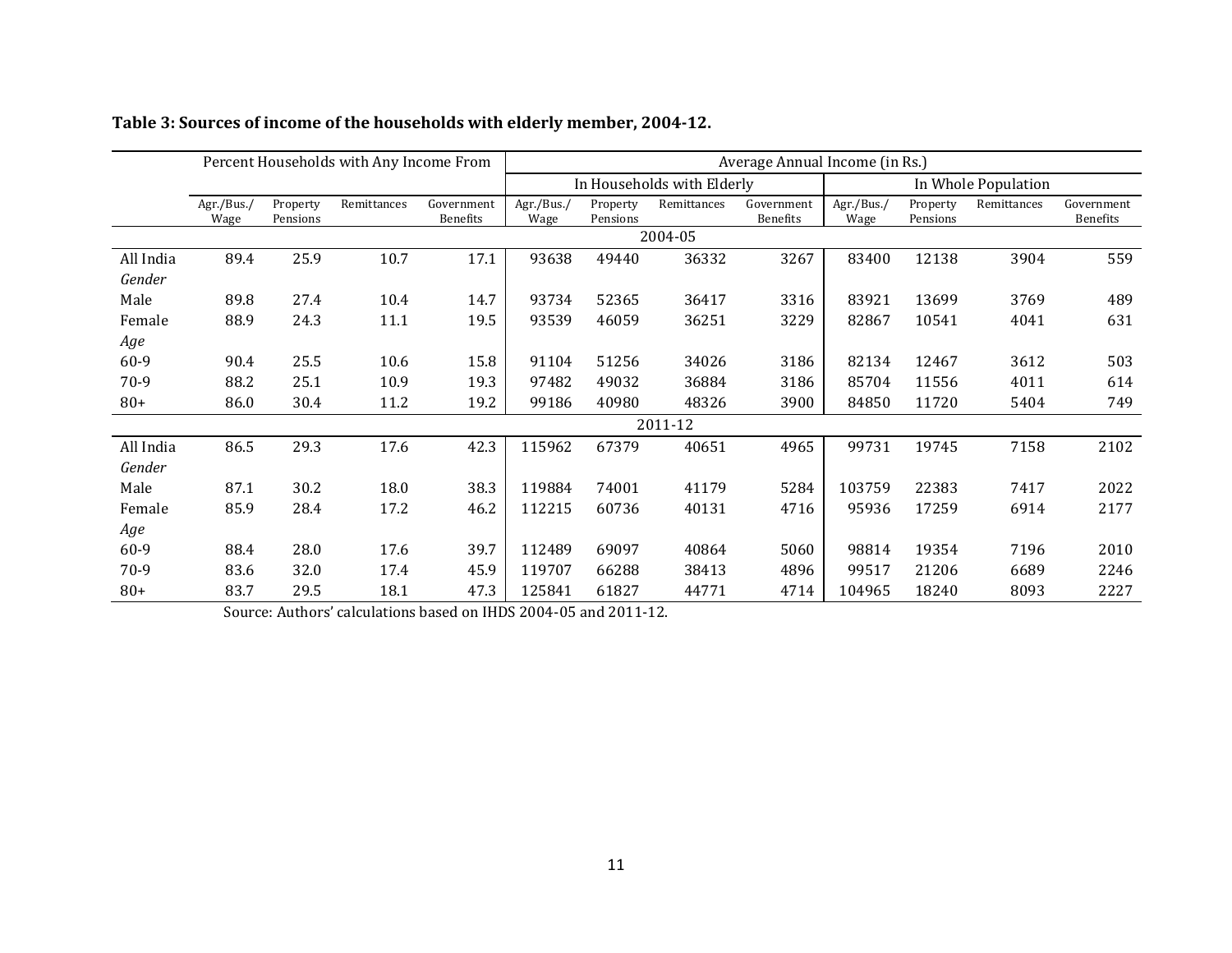# **Figures**



**Figure 1: Proportion of elderly population (aged 60 and above) in India-2011** Source: Authors' calculations based on Census 2011 data.